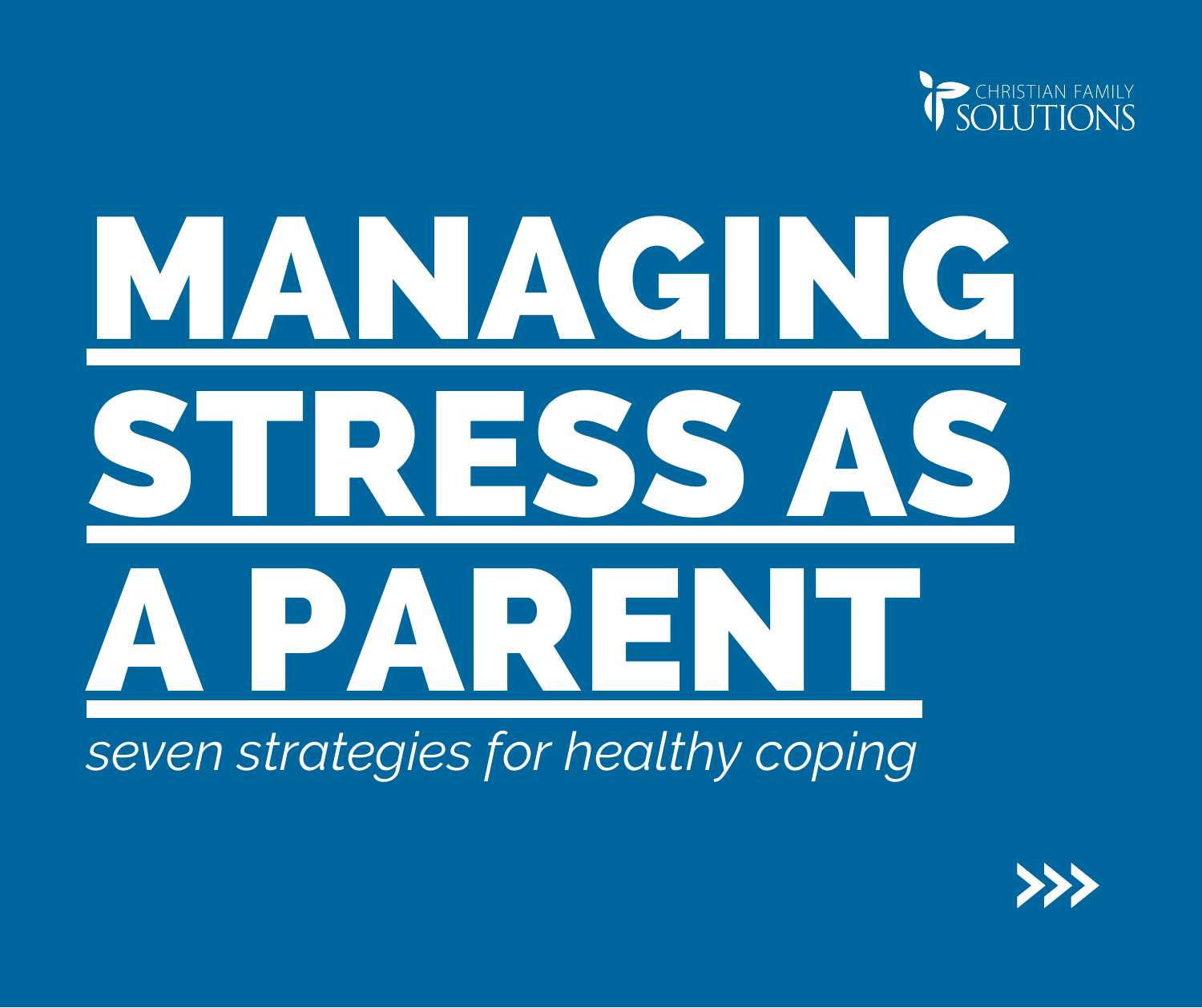

# IDENTIFY FOR TIPY<br>
1996 does your body signal that you're stressed? Look for symptoms the<br>
Physical Symptoms: Headaches, stomachaches, rapid heartbeat, tensic<br>
Physical Symptoms: Headaches, stomachaches, rapid heartbeat, tensic

How does your body signal that you're stressed? Look for symptoms that stress causes. You may experience the following reactions when you are stressed:

**Physical Symptoms:** Headaches, stomachaches, rapid heartbeat, tension in your muscles, shortness of breath, etc.

**Emotional Symptoms:** Irritability, impatience, mood swings, etc.

**Behavioral Symptoms:** Becoming withdrawn, losing your temper, restlessness, over-sleeping, etc.

**List your most common symptoms:**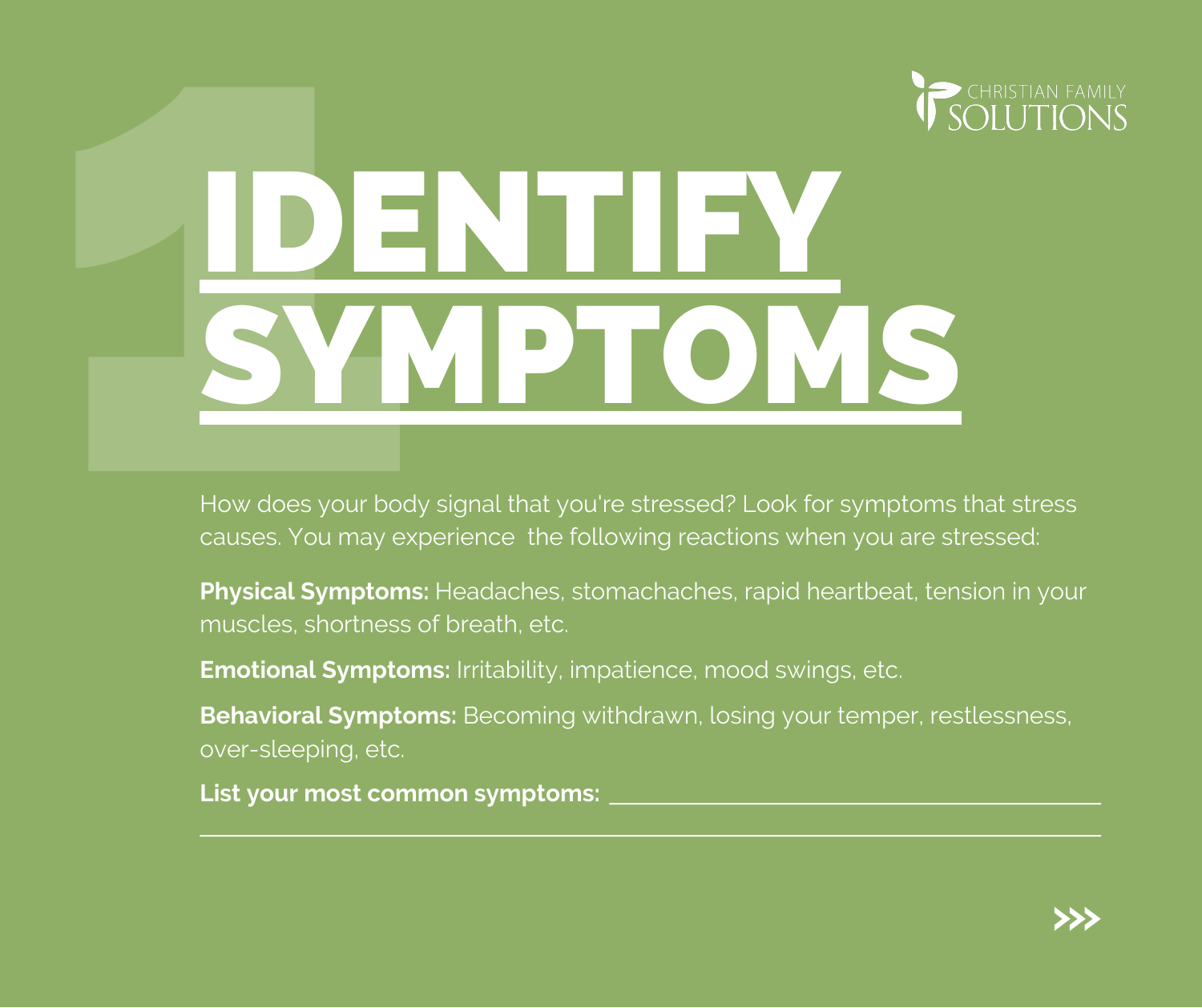

#### **ECOGNIZE** Provider and Separation Contract Contract Contract Contract Contract Contract Contract Contract Contract Contract Contract Contract Contract Contract Contract Contract Contract Contract Contract Contract Contract Contract TRIGGE.

Be aware of when you begin to experience symptoms of stress. Consider the circumstances that may have caused the reaction. Your triggers may include:

**Life Changes:** Buying a house, changing jobs, becoming pregnant, etc. **Environment:** Your son's loud video game, whiny toddler, cluttered kitchen, etc. **Unpredictable Events:** Your child's ear infection, a flat tire, leaking roof, etc.. **Fears:** Concern for your child's health, your financial future, your career, etc. **Uncertainty:** . Will school be canceled? Will I lose my job? Will I get sick? **Beliefs:** I'm not a good parent, other families have it more together, etc.

**List your personal triggers:**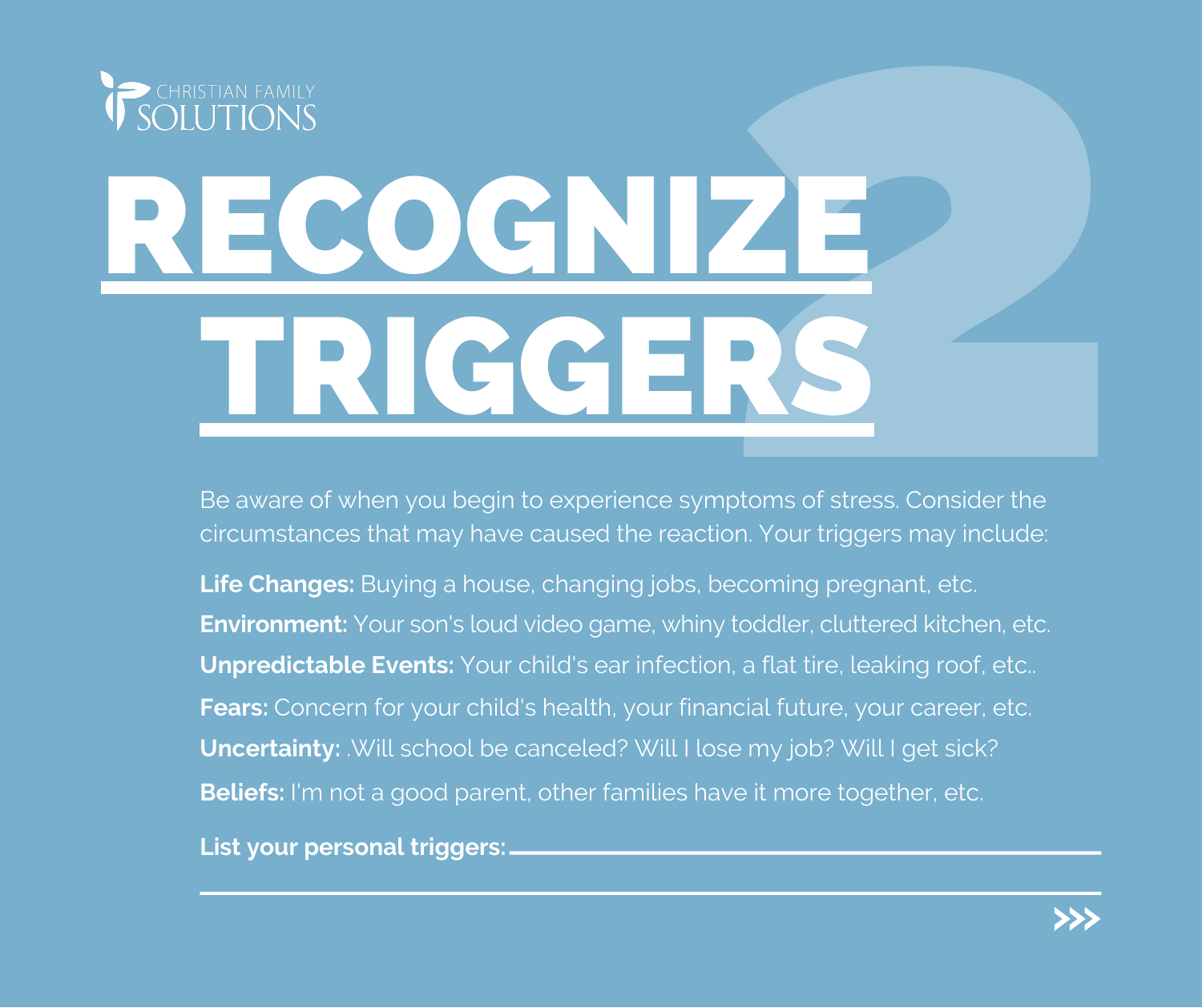

## **PRACTICE ZINI**

Find ways to cope with your stress. Choose methods that are unique to you and effective in reducing your anxiety. Here are examples of coping skills you can try:

- **Say a prayer**
- **Relax your muscles**
- **Play calming music**
- **Make a gratitude list**
- **Squeeze a pillow**

**How will you cope?**

- **Practice deep breathing**
- **Visualize a happy place**
- **Take a short break**
- **Recite an affirmation**
- **Think of a favorite memory**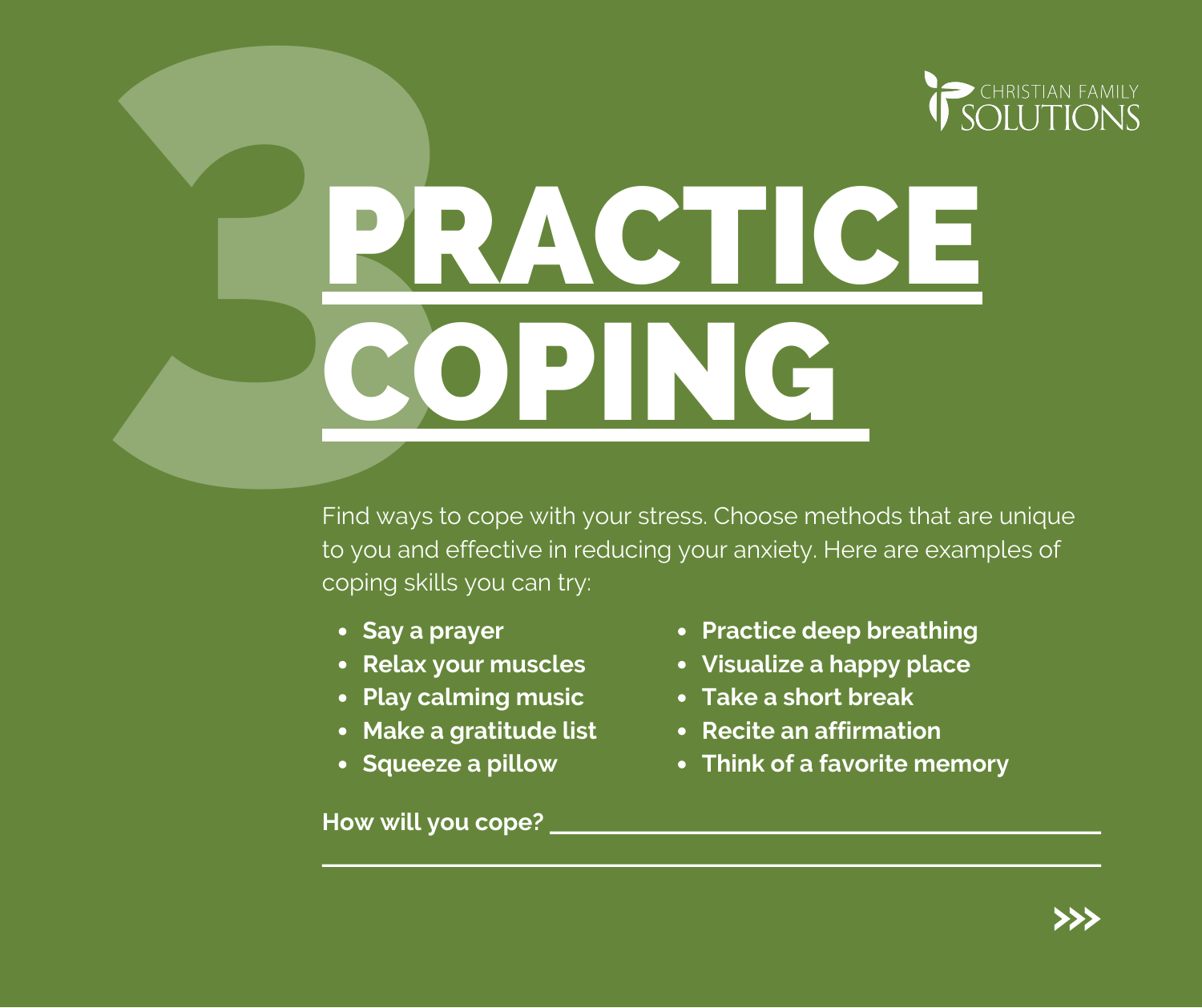

#### S **SEI** CHEDULE LF-C AR E4

You cannot pour from an empty cup. Prioritizing self-care will make you a more effective, compassionate parent. Make self-care part of your routine and consider trying these activities:

- **Stretch your muscles**
- **Complete a workout**
- **Take a warm bath**
- **Make plans with friends**
- **Read a book**
- **Call someone you love**
- **Watch your favorite movie**
- **Indulge in a sweet treat**
- **Write in a journal**
- **Start a new hobby**

**How will you practice self-care?**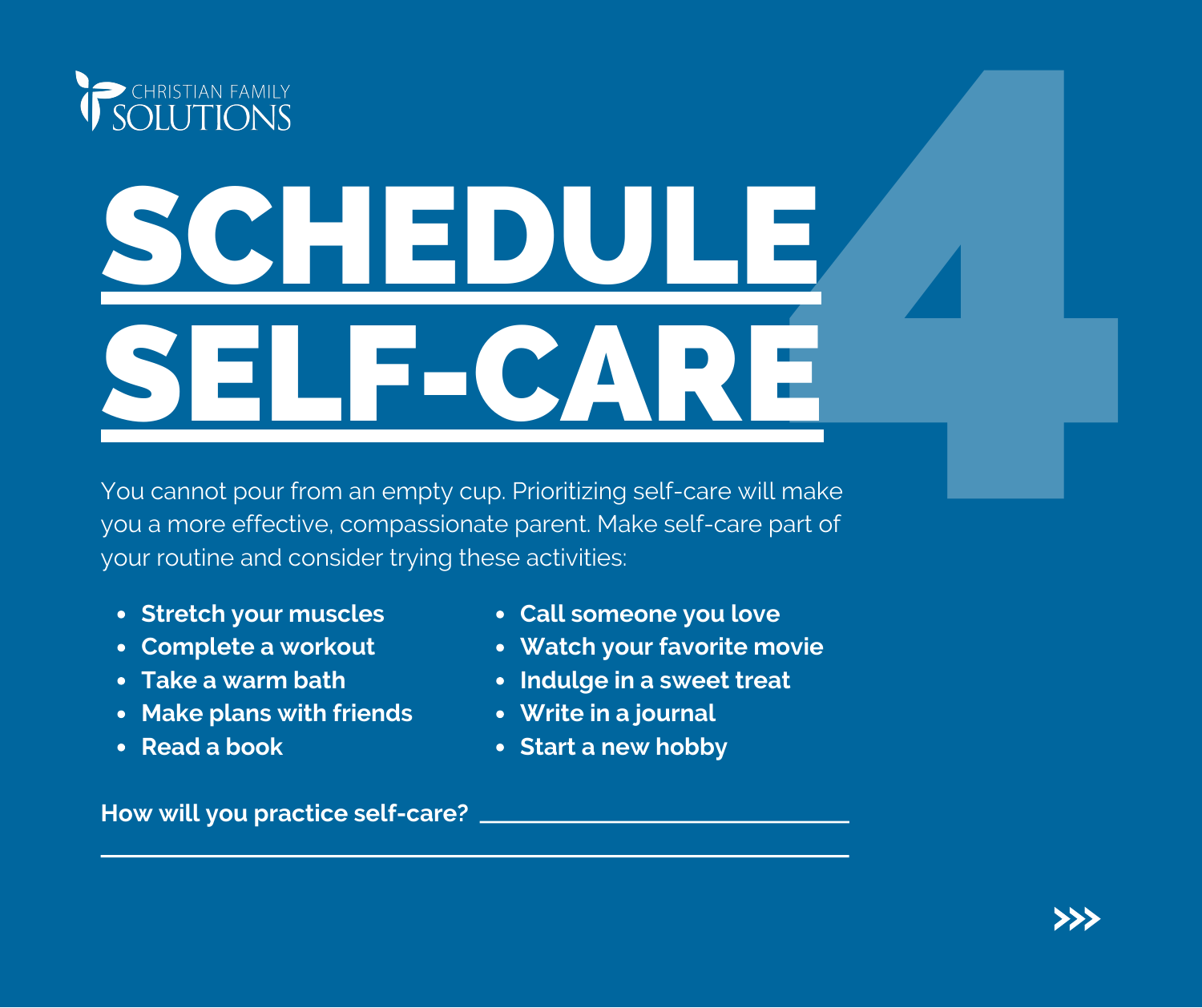

#### ERBALIZE EMOTIONS

Communicate your feelings to your family. Acknowledge your stress and share how you plan to cope with your child. Modeling these behaviors will show your child that stress is normal while demonstrating the importance of healthy coping skills. Here are some ways to approach the conversation:

**I'm feeling stressed, and I have a headache. Relaxing my muscles will help my headache go away. Do you want to snuggle with me?**

**I'm feeling sad right now. When I feel this way, it helps to remember a favorite memory. One of my favorites is \*insert memory.\* Do you have a favorite?**

**I'm feeling anxious. When I feel this way, it helps to practice my breathing. Do you want to practice with me?**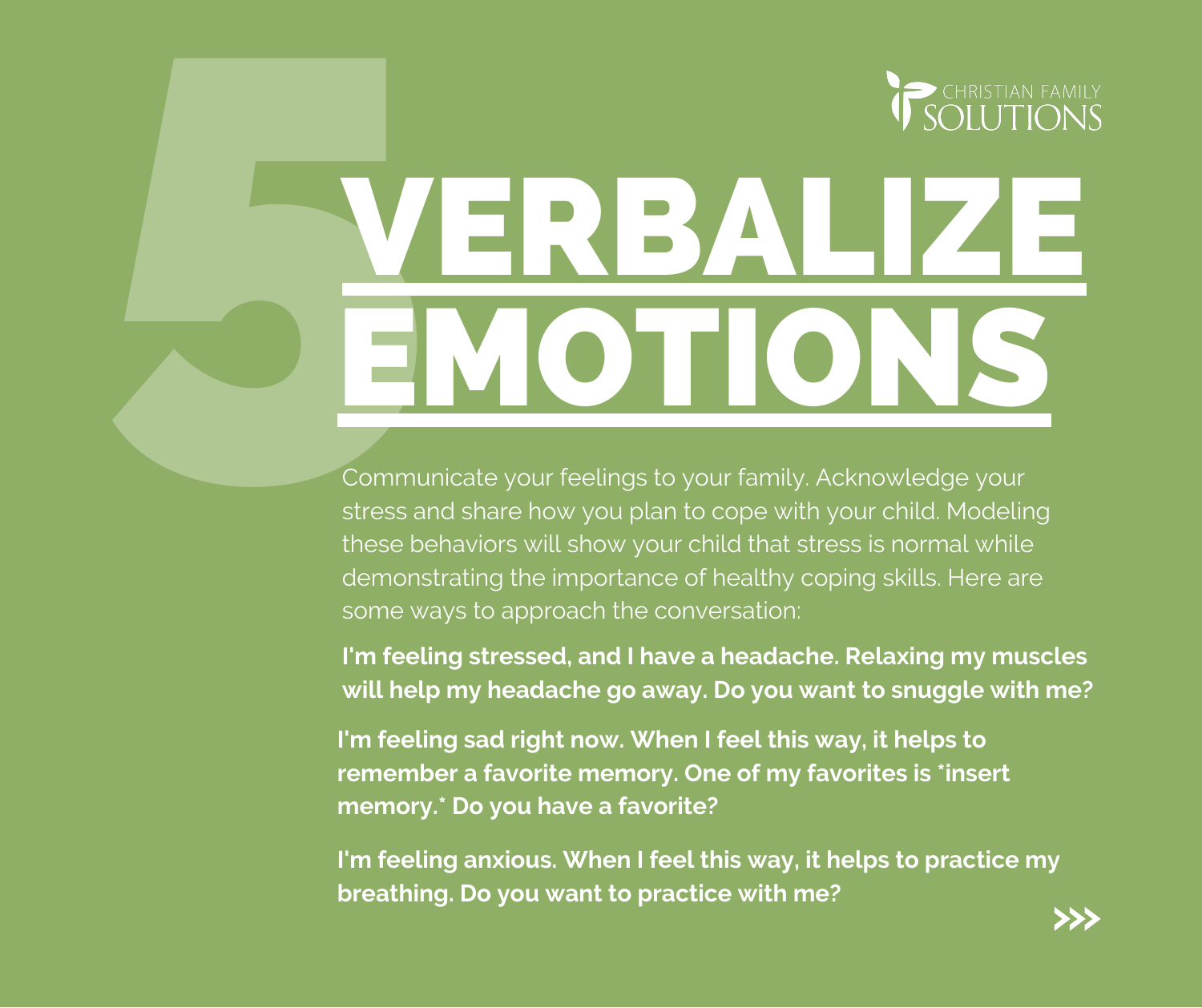

## REMAIN **POLUTIONS**<br>
SOLUTIONS<br>
There is beauty in your everyday life. Being authentic will reduce the<br>
pressure to have the "perfect" tife and release the stress surrounding<br>
these suggestions. Embrace the good, the bad, and the

There is beauty in your everyday life. Being authentic will reduce the pressure to have the "perfect" life and release the stress surrounding unrealistic expectations. Embrace the good, the bad, and the ugly with these suggestions:

- **Limit your time on social media, where highlight reels dominate**
- **Be vulnerable and remain honest about your imperfections**
- **Be present by fully engaging in the conversations around you**
- **Embrace the chaos. One day you will miss this crazy, beautiful chapter of your life**

**Today I will be authentic by:**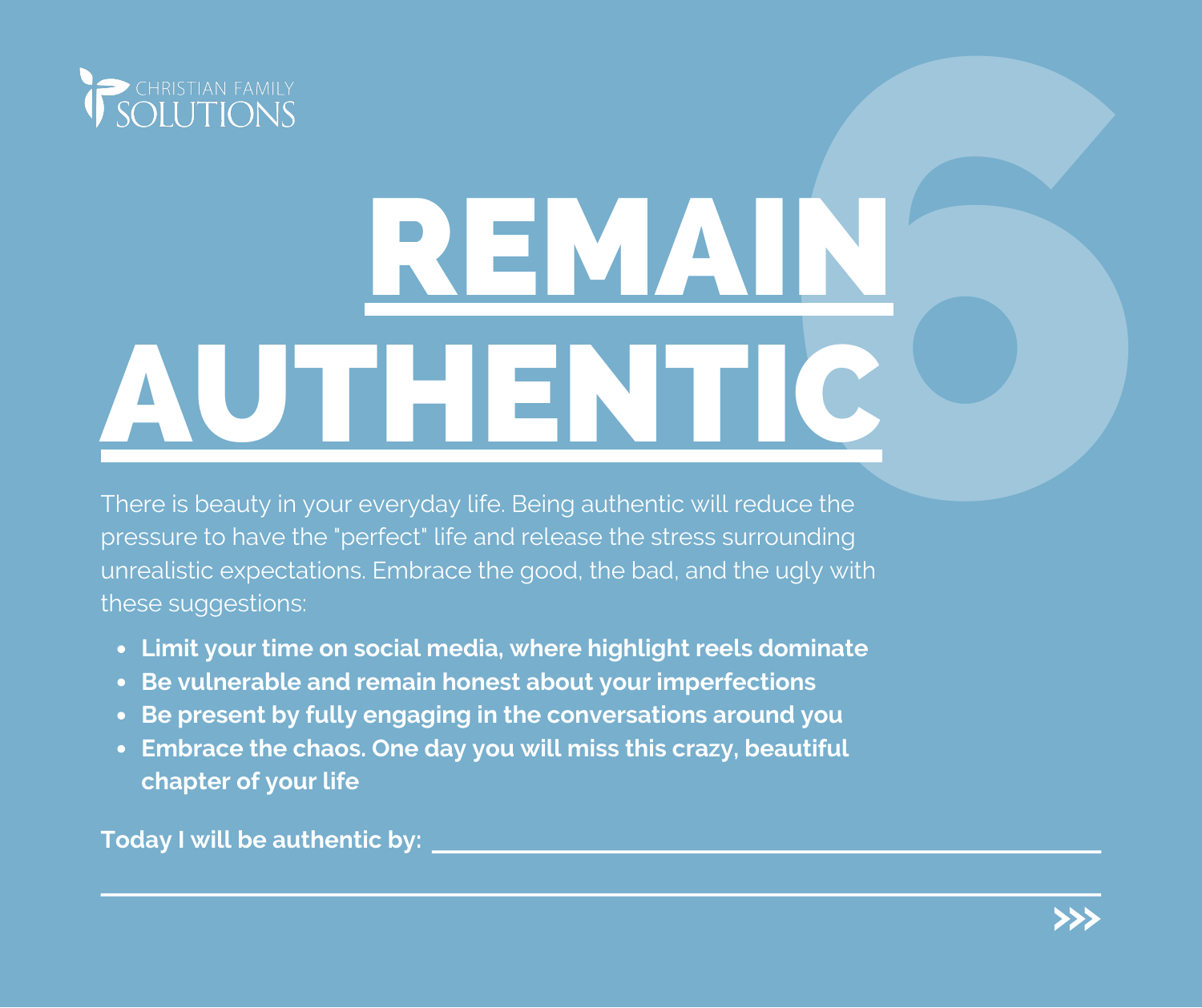

#### Remain Christ-centered. God is in control, are<br>through these moments of stress. Make dev<br>regular part of your routine, and be sure to in ON CHRIST

Remain Christ-centered. God is in control, and he will help you through these moments of stress. Make devotion and prayer a regular part of your routine, and be sure to include your family.

Scripture to reflect on in times of stress:

**"Peace I leave with you; my peace I give you. I do not give to you as the world gives. Do not let your hearts be troubled and do not be afraid."-John 14:27**

**"Cast your cares on the Lord and he will sustain you; he will never let the righteous be shaken."-Psalm 55:22**

**"So do not fear, for I am with you; do not be dismayed, for I am your God. I will strengthen you and help you; I will uphold you with my righteous right hand."-Isaiah 41:10**